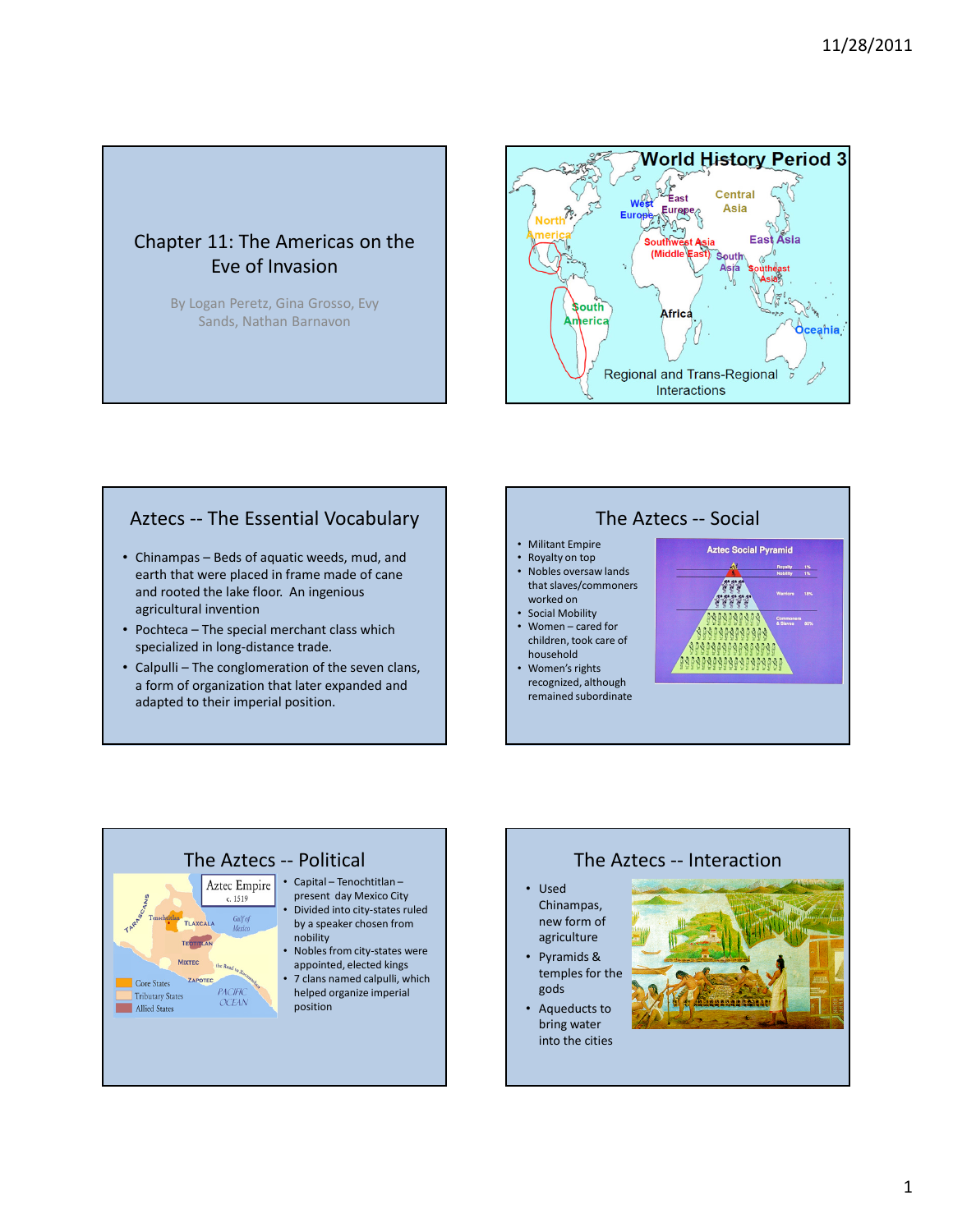## The Aztecs -- Cultural



#### • Unique culture / religion

- Polytheistic religion
- Human sacrifice
- Important Gods Sun God, Creator God

### The Aztecs -- Economic

- Produced their own food and supplies, economy not revolved around trade
- Pochtecas (long distance merchants) were the only ones to trade
- Received tribute for conquered lands
- State controlled use and distribution of many different commodities

## Incas – The Essential Vocabulary

- Ayllus Quechua speaking clans, much like calpulli
- Tambos modern-day rest stops
- Mita labor switches
- Yanas peoples who were removed from ayllus and now are artisans, merchants, etc.
- Quipu system of knots used like an abacus

## The Incas -- Social

- Emperor on top
- Militant, social hierarchy much like Aztecs
- Women were allowed to own property rights, nobility was able to be passed in both male and female lines; however, still viewed inferior because of the military society

# The Incas -- Political

- Ayllus controlled sectors of land and the communities who worked the land.
- Inca empire split into 4 great provinces which were again split. These further split states were given to curacas (local rulers)
- State bureaucracy

# The Incas -- Interaction

- Maccu Piccu
- Temple of the Sun
- Pyramids
- 
- System of roads and tambos
- Irrigation management
- Architecture